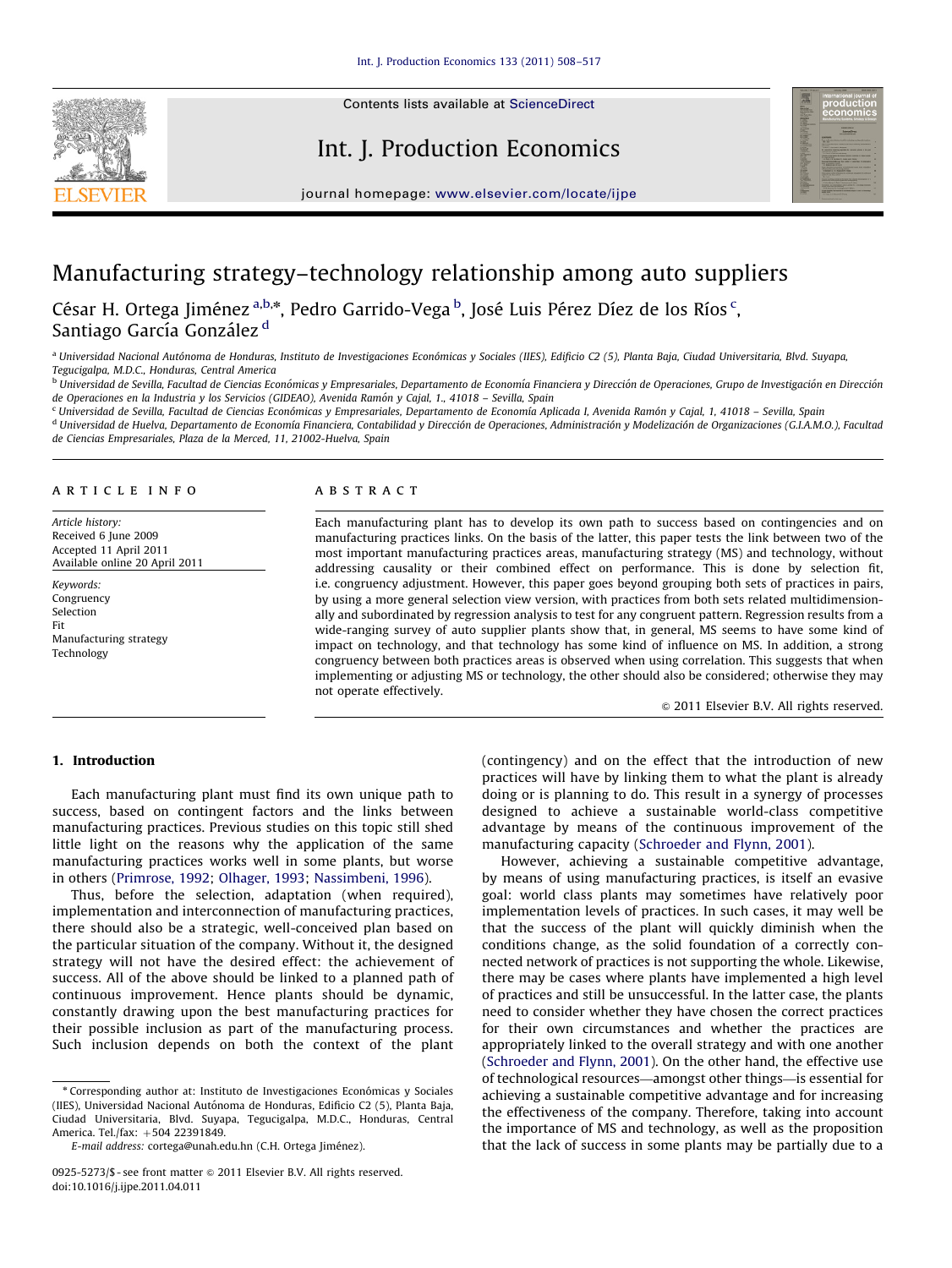faulty link between practices [\(Schroeder and Flynn, 2001](#page--1-0)), the present study examines the link between practices from manufacturing strategy (MS) and from technology from an international auto supplier sector survey. The need to investigate the interconnection between strategy and technology has also been stressed by [Porter \(1983](#page--1-0), [1985\)](#page--1-0).

Accordingly, the present paper is primarily centered on the following research question: are there any links between practices from manufacturing strategy and practices from technology? This is answered by way of exploratory and confirmatory research.

A review of the literature is made in Section 2. Research propositions are described in Section 3 along with their respective hypotheses. The research methodology of this work is explained in Section 4, describing the constructs and concepts used. Subsequently (Section 5), the results are discussed. Finally, in Section 6, some conclusions and final considerations are outlined, highlighting the implications and limitations of this study.

### 2. Literature review

In relation to the MS-technology relationships, some authors ([Hofer and Schendel, 1978](#page--1-0); [Porter, 1983;](#page--1-0) [Hayes, 1985;](#page--1-0) [Maidique](#page--1-0) [and Patch, 1988](#page--1-0); [Parthasarthy and Sethi, 1993;](#page--1-0) [Parker, 2000\)](#page--1-0) present a mainly static and unidirectional perspective. In this perspective, the causal relationship goes from technology to strategy and not vice versa (since the existing technical capabilities should guide the formulation of strategy). According to this perspective, competitiveness in a company's manufacturing technology is a springboard for the development of strategy ([Parthasarthy and Sethi, 1993\)](#page--1-0). Therefore, manufacturing strategy should reflect manufacturing capacities, including technological initiatives. This argument of complementarities implies that plants which try to achieve high effectiveness from technological practices should implement these in conjunction with the appropriate manufacturing strategy (e.g. [Corbett and Van Wassenhove,](#page--1-0) [1993;](#page--1-0) [Parthasarthy and Sethi, 1993\)](#page--1-0). Technology is therefore a factor that limits strategy in two ways: (1) the existing technology determines the strategy that an organization can pursue ([Itami and Numagami, 1992\)](#page--1-0), and (2) the company, wanting to pursue a different strategy, should expand or change its technological base [\(Hofer and Schendel, 1978;](#page--1-0) [Maidique and Patch,](#page--1-0) [1988;](#page--1-0) [Parker, 2000;](#page--1-0) [Porter, 1983](#page--1-0)).

Taking the opposite view, other researchers [\(Skinner, 1969;](#page--1-0) [Stobaugh and Telesio, 1983;](#page--1-0) [Dean and Snell, 1996](#page--1-0)) uphold that strategy should determine the selection of technology. According to this perspective, for an organization to be competitive, strategy must drive technological development [\(Porter, 1983\)](#page--1-0). In this way, technological development can bring both a group of competitive weapons and a deeper technological base applicable to other products/markets to the plant [\(Itami and Numagami, 1992;](#page--1-0) [Zahra](#page--1-0) [and Covin, 1993\)](#page--1-0). The accumulated resources of past products/ markets may change into the driving forces behind the diversification strategy of the plant. The true sources of competitive advantage may be derived more from consolidating technologies with manufacturing skills in the core areas of competition than from generating products that the competition does not anticipate (see [Chandler, 1962;](#page--1-0) [Prahalad and Hamel, 1990](#page--1-0)). Thus, the most important plant decisions in manufacturing should be made to improve the chosen base of competitive advantage [\(Hayes](#page--1-0) [et al., 1988](#page--1-0); [Garvin, 1993](#page--1-0)). Manufacturing technology can clearly be one of these, since it is a significant element in manufacturing ([Leong et al., 1990](#page--1-0); [Marucheck et al., 1990](#page--1-0)). Hence, in order to use strategy effectively, technology should be considered through its lens.

However, the present study will go beyond the limitations of any single approach regarding the directions of the relationships between manufacturing strategy and technology that can be explored.

Thus, the research question of this paper could be nuanced as to how to identify the MS practices that affect technology practices and vice versa, and to explore the nature of these relationships.

Among the possible models to analyze these relationships, selection  $fit<sup>1</sup>$  has been chosen since it has proven to be the best way to examine how variables interact to explain each other's designs/implementations [\(Gerdin and Greve, 2004\)](#page--1-0). Additionally, selection is the most common and simplest form of fit in the literature [\(Burns and Stalker, 1961;](#page--1-0) [Morse, 1977;](#page--1-0) [Drazin and Van](#page--1-0) [de Ven, 1985;](#page--1-0) [Galunic and Eisenhardt, 1994;](#page--1-0) [Meilich, 2006](#page--1-0)). For this, exploratory and confirmatory research based on three relationships, namely a bidirectional and two unidirectional views of selection (also termed congruency) will be used. The adjustment premise that is assumed in selection is a congruency between both practice sets mutually influencing each other while operating in a plant (see [Hannan and Freeman, 1977;](#page--1-0) [Aldrich,](#page--1-0) [1979;](#page--1-0) [McKelvey, 1982](#page--1-0); [Van de Ven and Drazin, 1985](#page--1-0); [Drazin and](#page--1-0) [Van de Ven, 1985\)](#page--1-0).

A closer look at the way the MS-technology relationships have been researched reveals that only nine studies from over 110 papers compiled in a book edited by [Schroeder and Flynn \(2001\),](#page--1-0) whose two main High Performance Manufacturing (HPM) research foundations were contingency and links between manufacturing practices, directly dealt with linkages between practices ([Flynn et al., 1992](#page--1-0), [1994](#page--1-0), [1995](#page--1-0); [Morita and Sakakibara, 1994a,](#page--1-0) [1994b;](#page--1-0) [Morita and Flynn, 1997](#page--1-0); [Ahmad, 1998;](#page--1-0) [Cua, 2000\)](#page--1-0). Furthermore, [Morita and Flynn's paper \(1997\)](#page--1-0) is the only study of these nine that is directly concerned with the relationship between MS and technology. However, it does not deal with this relationship in an exclusive or exhaustive way, since, on the one hand, it approaches the relationship of MS (considering only strategic adaptation) with other practices and, on the other hand, it only takes on board the concept of technological adaptation with its scales. The authors do conclude, however, that there is an important link between this technological concept and strategic adaptation.

Since the said book, only three works in this same line of HPM research have directly examined this important subject. In these papers there are findings that tend to confirm the importance of this relationship. [Matsui \(2002\)](#page--1-0) studies the contribution of different practices (including MS) in the development of technology in three practices of process and product technology (effective implementation of processes, interfunctional design effort, simplicity of product design). Parts of his results constitute clear evidence that the participation of manufacturing practices (MS included) in the development of technology has a strong impact on the competitiveness of the production plant. [McKone](#page--1-0) [and Schroeder \(2002\)](#page--1-0) seek to determine the type of companies making use of process and product technology by taking the relationship within the context of the plant (they include strategic aspects) but without considering performance. Finally, a part of [Ketokivi and Schroeder's \(2004\)](#page--1-0) study considers the strategic eventualities involved in the adoption and implementation of several manufacturing practices to achieve high performance. However, they include ''design for manufacturability'' as the only technological variable.

 $1$  Fit could be defined as the correlation between two or more factors that leads to a better result.